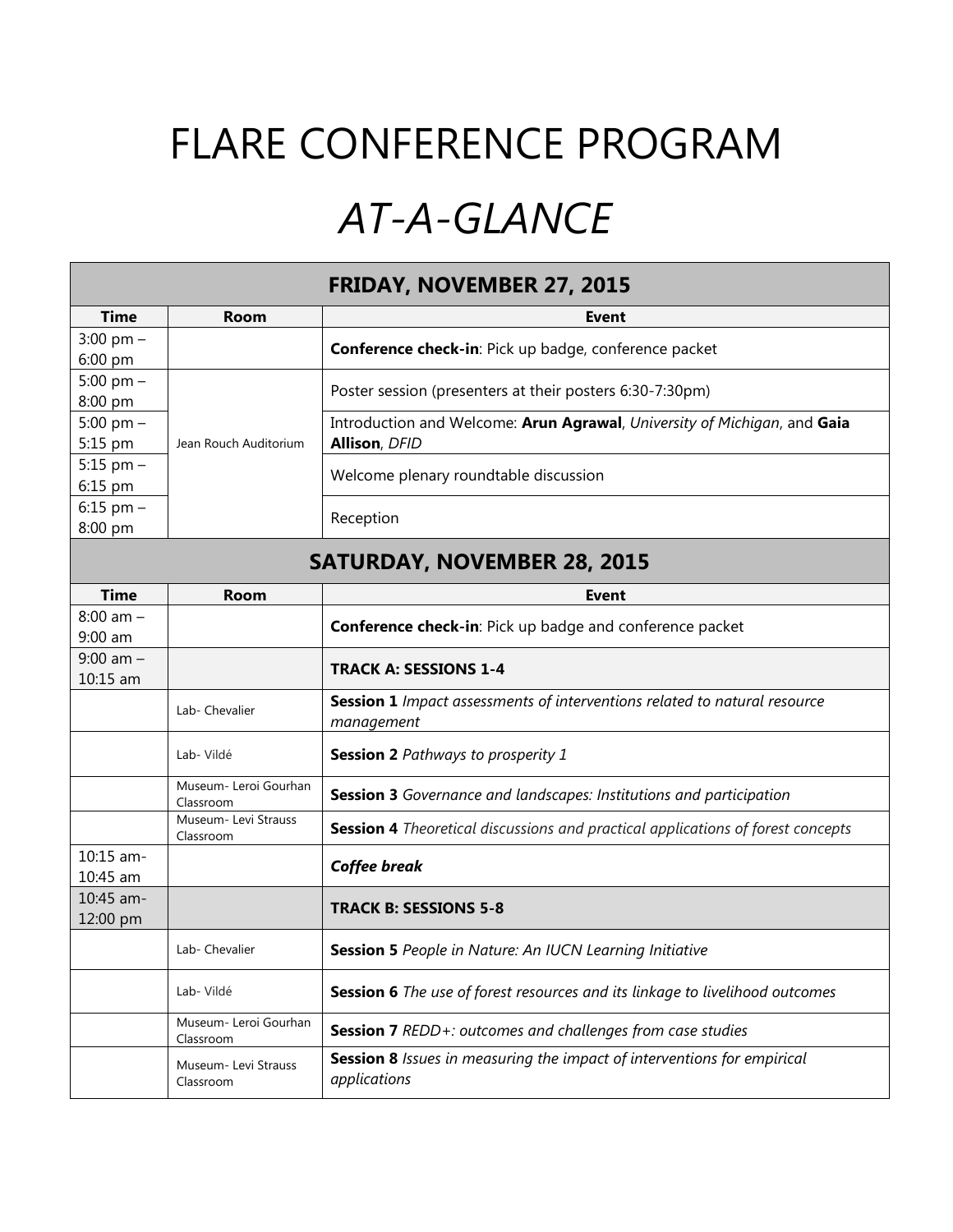| 12:00 pm-<br>2:00 pm             |                                    | Lunch                                                                                                                                        |  |  |
|----------------------------------|------------------------------------|----------------------------------------------------------------------------------------------------------------------------------------------|--|--|
| 2:00 pm-<br>3:15 pm              |                                    | <b>TRACK C: SESSIONS 9-12</b>                                                                                                                |  |  |
|                                  | Lab- Chevalier                     | Session 9 Incentives to change natural resource management                                                                                   |  |  |
|                                  | Lab- Vildé                         | Session 10 Welfare impacts of changes in natural resource management 2                                                                       |  |  |
|                                  | Museum- Leroi Gourhan<br>Classroom | Session 11 Governance in the Amazon                                                                                                          |  |  |
|                                  | Museum- Levi Strauss<br>Classroom  | Session 12 How can we achieve both goals of forest conservation and of better<br>livelihood outcomes?                                        |  |  |
| 3:15 pm-<br>3:45 pm              |                                    | <b>Coffee break</b>                                                                                                                          |  |  |
| 3:45 pm-<br>5:00 pm              |                                    | SLOT D: SESSIONS 13-16                                                                                                                       |  |  |
|                                  | Lab- Chevalier                     | Session 13 The expanding commodity agricultural sector 1                                                                                     |  |  |
|                                  | Lab-Vildé                          | Session 14 Welfare impacts of changes in natural resource management 1                                                                       |  |  |
|                                  | Museum- Leroi Gourhan<br>Classroom | Session 15 Governance and landscapes: Participatory mapping and planning                                                                     |  |  |
|                                  | Museum- Levi Strauss<br>Classroom  | Session 16 Community Forest Management (CFM): Assessing its performance<br>through various methodologies                                     |  |  |
| 6:00 pm -<br>8:00 pm             |                                    | Dinner (RSVP only)- Petit Victor Hugo (143 avenue Victor Hugo, 75116 Paris,<br>+33 (0)1 47 04 82 89)                                         |  |  |
| <b>SUNDAY, NOVEMBER 29, 2015</b> |                                    |                                                                                                                                              |  |  |
| $9:00$ am $-$<br>10:00 am        |                                    | Conference check-in: Pick up badge and conference packet                                                                                     |  |  |
| 10:00 am $-$<br>11:15 am         |                                    | <b>SLOT E: SESSIONS 17-19</b>                                                                                                                |  |  |
|                                  | Museum- Leroi Gourhan<br>Classroom | <b>Session 17</b> Case studies of forest resource extraction                                                                                 |  |  |
|                                  | Museum- Levi Strauss<br>Classroom  | <b>Session 18</b> Lightning talks: Commodity agriculture and impact evaluation                                                               |  |  |
|                                  | Jean Rouch Auditorium              | Session 19 Environmental justice and equity research: potential contributions to<br>improved forest governance, conservation and development |  |  |
| $11:15$ am $-$<br>11:45 am       |                                    | <b>Coffee break</b>                                                                                                                          |  |  |
| 11:45 am $-$<br>$1:00$ pm        |                                    | <b>TRACK F: SESSIONS 20-22</b>                                                                                                               |  |  |
|                                  | Museum- Leroi Gourhan<br>Classroom | <b>Session 20 Pathways to Prosperity 2</b>                                                                                                   |  |  |
|                                  | Museum- Levi Strauss<br>Classroom  | <b>Session 21</b> Impact assessments of interventions and social processes                                                                   |  |  |
|                                  | Jean Rouch Auditorium              | <b>Session 22</b> Trajectories of change in forest landscapes                                                                                |  |  |

1:00 pm – 2:30 pm *Lunch*